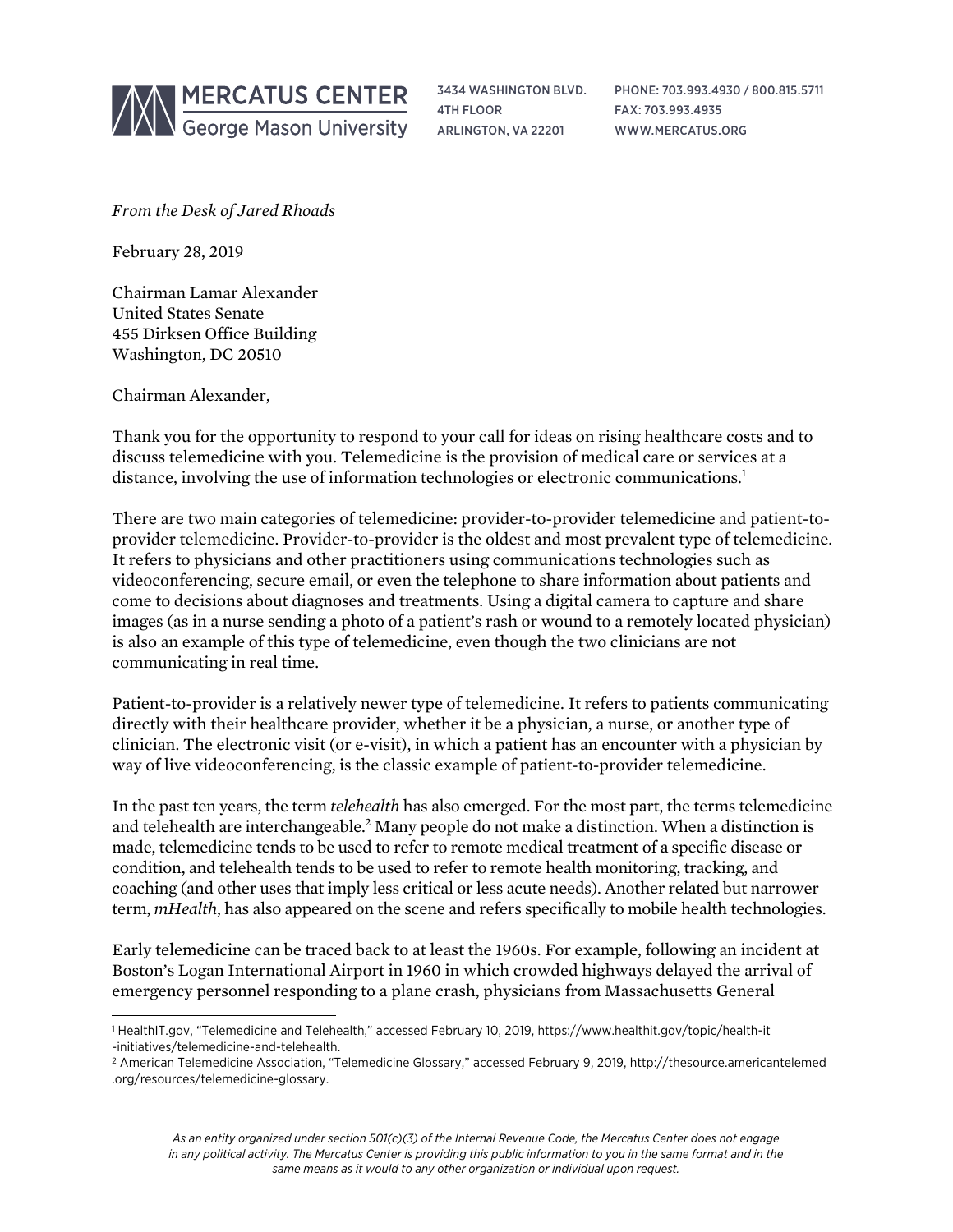Hospital set up an emergency medical station at the airport.<sup>3</sup> From that point on, people needing urgent medical evaluation at the airport could be seen by a physician without delay. Across the country, early programs such as this one provided proof of concept for the telemedicine capabilities that we have today.

Today, most hospitals use some form of both the provider-to-provider type and patient-to-provider type of telemedicine. However, the sets of telemedicine services that are offered vary by facility, and overall adoption remains far short of its potential.

## **Review of Telemedicine's Effects on the Cost of Care**

The literature on the effect of telemedicine on the cost of care is notoriously difficult to summarize and evaluate. Most commentators acknowledge the myriad intuitive arguments for telemedicine (e.g., e-visits reduce unnecessary emergency room visits, remote monitoring technologies catch patients' warning signs before their conditions deteriorate, and use of tele-neurologist consults reduces travel costs for rural patients). In addition, most cost-effectiveness studies find that telemedicine can reduce costs.4 However, academics are cautious to make broad generalizations about telemedicine's ability to reduce total healthcare costs because not all telemedicine programs are cost effective—some are too expensive in general or too expensive for certain subgroups and patient populations—and because it is difficult to study telemedicine as an industry-wide movement, since it can be deployed in so many different settings for different purposes.

Specific examples of telemedicine programs found to be cost effective include (1) a telemedicinebased intensive care unit program for sick patients across a large health system,<sup>5</sup> (2) a telepsychiatry program for the delivery of cognitive behavioral therapy for bulimia nervosa,  $6(3)$  a program of outpatient pulmonary consultations via telemedicine for rural patients,7 and (4) use of telemedicine for remote diagnosis of congenital heart disease for patients with atopic dermatitis.<sup>8</sup>

Specific examples of telemedicine programs not found to be cost effective include (1) a telemedicine-based collaborative care model designed to increase rural veterans' engagement in evidence-based treatments for posttraumatic stress disorder,<sup>9</sup> and (2) a rural telemedicine-based collaborative-care depression intervention that was found to be effective but expensive.10

There are reasons to believe that the potential for telemedicine to reduce costs is better than the somewhat mixed literature implies. First, telemedicine programs that are evaluated in studies are typically being pilot tested or have been in place for fewer than two years.<sup>11</sup> They tend not to be mature programs in routine use (which is important because programs will become more efficient once they become standard care). Second, the success of a program at reducing costs depends

<sup>3</sup> E. Thomas Ewing, "An Introduction to Methods, Tools, and Data from the Digital Humanities," *NIH Catalyst* 24, no. 4 (2016): 14. <sup>4</sup> Isabel de la Torre-Díez et al., "Cost-Utility and Cost-Effectiveness Studies of Telemedicine, Electronic, and Mobile Health Systems in the Literature: A Systematic Review," *Telemedicine and e-Health* 21, no. 2 (2015): 81–5.

<sup>5</sup> Luisa Franzini et al., "Costs and Cost-Effectiveness of a Telemedicine Intensive Care Unit Program in 6 Intensive Care Units in a Large Health Care System," *Journal of Critical Care* 26, no. 3 (2011): 329.e1–329.e6.

<sup>6</sup> Scott J. Crow et al., "The Cost Effectiveness of Cognitive Behavioral Therapy for Bulimia Nervosa Delivered via Telemedicine versus Face-to-Face," *Behaviour Research and Therapy* 47, no. 6 (2009): 451–3.

<sup>7</sup> Zia Agha, Ralph M. Schapira, and Azmaira H. Maker, "Cost Effectiveness of Telemedicine for the Delivery of Outpatient Pulmonary Care to a Rural Population," *Telemedicine and e-Health* 8, no. 3 (2002): 281–91.

<sup>8</sup> Ignatios Ikonomidis et al., "Cost-Effectiveness of Telemedicine for Remote Diagnosis and Management in Congenital Heart Disease during Two Years of Practice," *European Heart Journal* 22, supplement S (2001): 77.

<sup>9</sup> Jacob T. Painter et al., "Cost-Effectiveness of Telemedicine-Based Collaborative Care for Posttraumatic Stress Disorder," *Psychiatric Services* 68, no. 11 (2017): 1157–63.

<sup>&</sup>lt;sup>10</sup> Jeffrey M. Pyne et al., "Cost-Effectiveness Analysis of a Rural Telemedicine Collaborative Care Intervention for Depression," *Archives of General Psychiatry* 67, no. 8 (2010): 812–21.

<sup>11</sup> De la Torre-Díez et al., "Cost-Utility and Cost-Effectiveness Studies."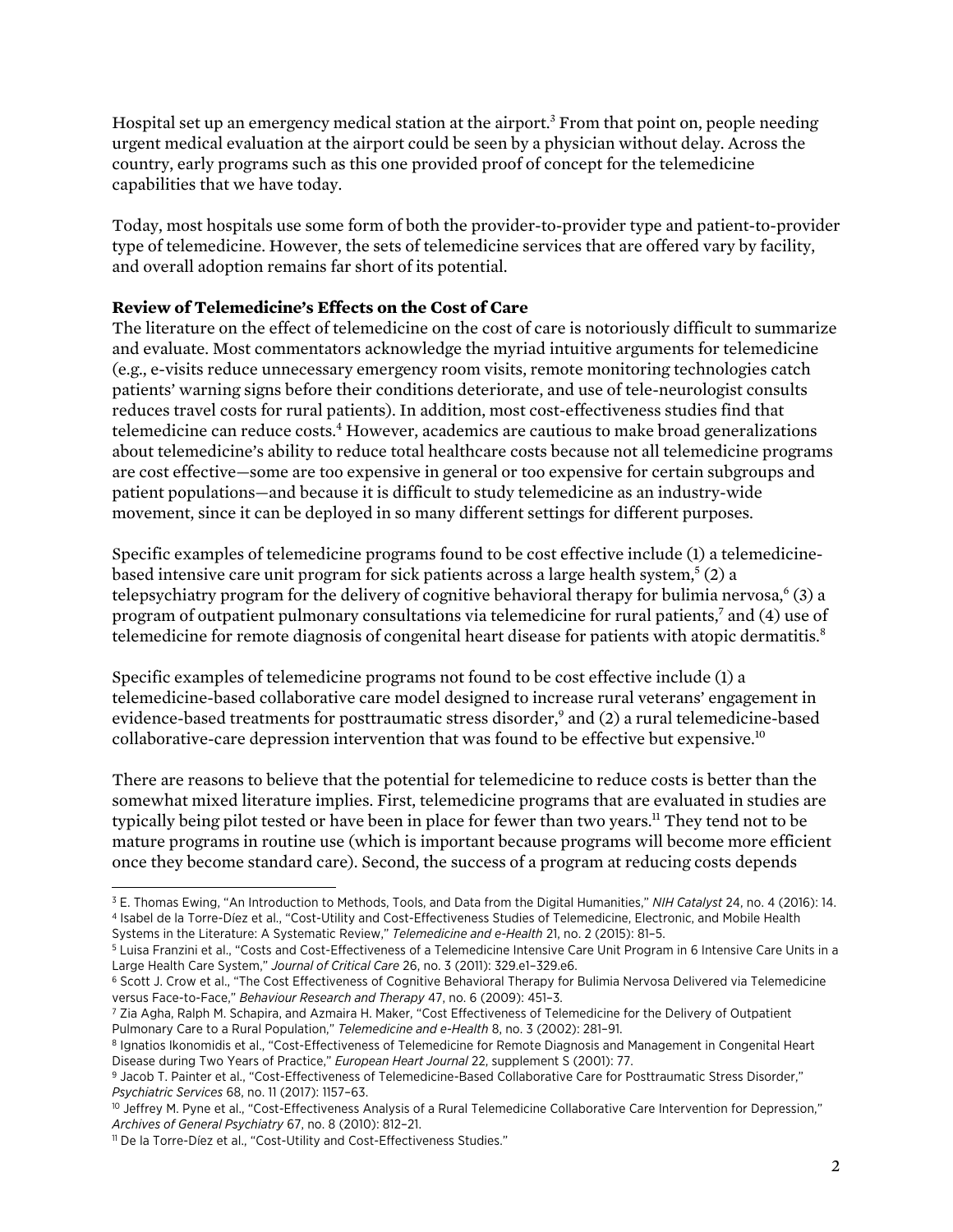greatly on how well it was implemented. Project management is not easy for any business. Thus, some of these negative findings could be attributed to factors other than telemedicine. Third and finally, some of the most successful telemedicine programs are unlikely to be written up in the literature (a form of publication bias), as the details about how they work represent a form of proprietary knowledge. In other words, hospitals in competitive markets might be reluctant to share the details of their cost-enhancing telemedicine programs.

## **Review of Telemedicine Effects on Quality and Access to Care**

The state of the academic literature on the effect of telemedicine on quality and access to care is similar to the literature on cost effectiveness described above. Studies abound that demonstrate how care quality is preserved and access improved with telemedicine in particular programs for specific combinations of patients, diseases or conditions, and interventions. However, no metastudy sums up this issue for all of telemedicine in a way that would be helpful here.

Specific examples of telemedicine programs improving care quality, access to care, or both include (1) a program that offered low-cost and convenient care for patients with irritable bowel syndrome without compromising care quality,<sup>12</sup> and (2) a program that used telemedicine-based group psychotherapy to increase access to care for young adults with cancer.13

In the literature, quality and access are sometimes represented by "overall effectiveness." Perhaps the broadest study of this topic—a review of 80 different reviews of telemedicine effectiveness—found that 21 reviews concluded that telemedicine is overall effective, 18 found that evidence is promising but incomplete, and the remaining 41 reviews found that evidence is limited and inconsistent.<sup>14</sup>

## **Telemedicine Accelerators and Inhibitors**

The growth of telemedicine (and telehealth in particular owing to its emphasis on consumer involvement) is accelerated by the development and availability of inexpensive, high-functioning technologies and the unhampered ability of their users (healthcare providers and consumers alike) to experiment and develop new, value-added uses. For many years (from approximately the early 1960s to the late 1990s) telemedicine matured at a glacial pace. Institutional programs existed, but they were rare, and the high cost of the technologies involved rarely provided an opportunity for a sustained return on investment. Then, as personal computers, digital cameras, cell phones, and wearable devices became increasingly powerful and increasingly available, providers and consumers discovered they could connect in new and more efficient ways.

The main inhibitor of telemedicine development has been the sluggishness with which the medical and healthcare establishment has extended reimbursement practices to services delivered via telemedicine. As late as the 2000–2010 period, it was fair to argue that there was insufficient evidence to show that care and services delivered via telemedicine were consistently as clinically effective and cost effective as their traditional counterparts. Even after the rapid improvement in technological capability and precipitous fall in cost of the mid-2000s (to present) and the influx of studies showing success, however, payers and providers were slow to adopt the change. Private payers have been slow to adopt because to minimize risk and maximize predictability, their models of which services to pay for and how much to pay for them are highly tied to Medicare—and

l <sup>12</sup> Shawn X. Li et al., "Delivering High Value Inflammatory Bowel Disease Care through Telemedicine Visits," *Inflammatory Bowel Diseases* 23, no. 10 (2017): 1678–81.

<sup>&</sup>lt;sup>13</sup> Laura Melton et al., "Increasing Access to Care for Young Adults with Cancer: Results of a Quality-Improvement Project Using a Novel Telemedicine Approach to Supportive Group Psychotherapy," *Palliative and Supportive Care* 15, no. 2 (2017): 176–80.

<sup>&</sup>lt;sup>14</sup> Anne G. Ekeland, Alison Bowes, and Signe Flottorp, "Effectiveness of Telemedicine: A Systematic Review of Reviews," *International Journal of Medical Informatics* 79, no. 11 (2010): 736–71.